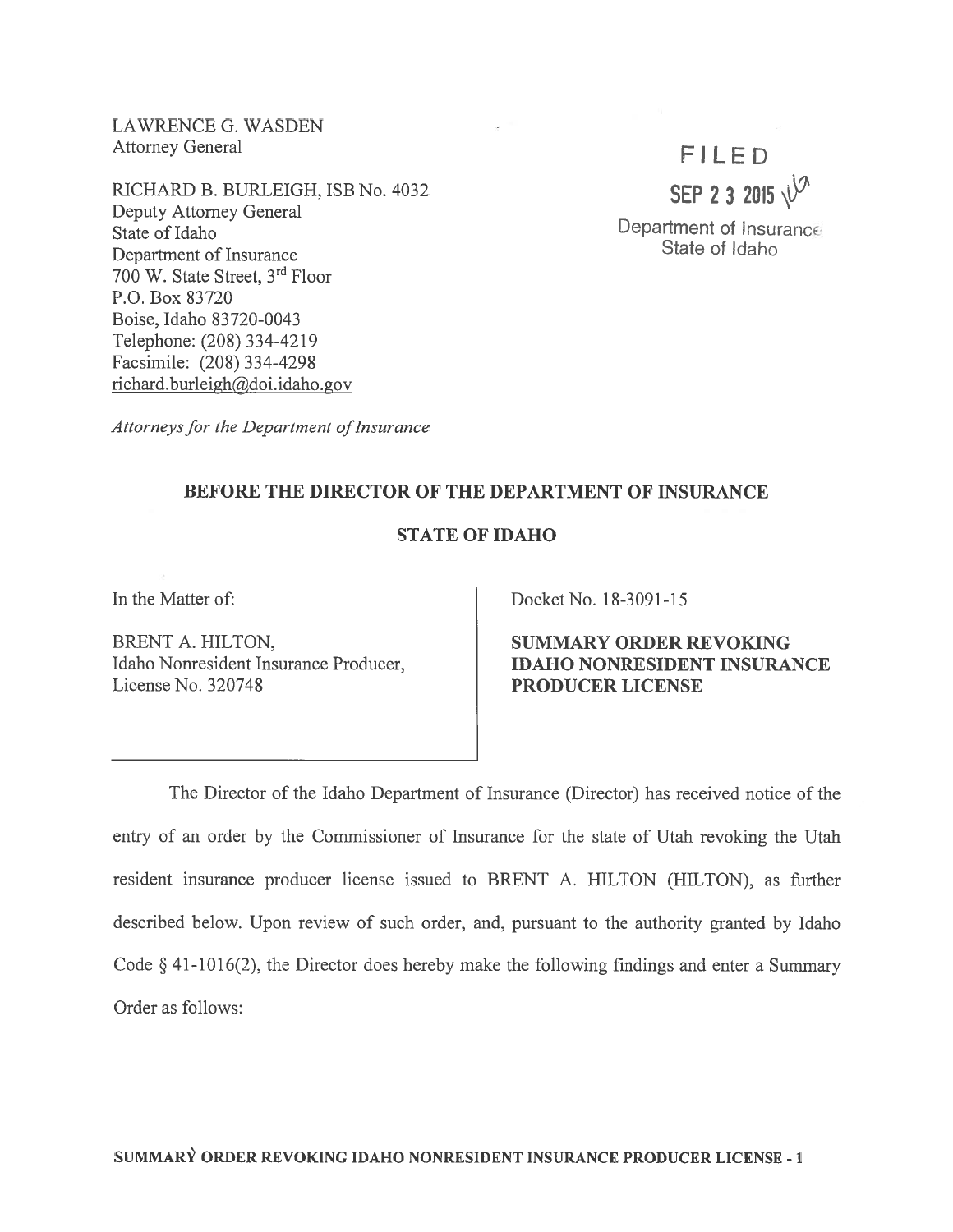### FINDINGS OF FACT

1. HILTON, at all times relevant hereto, was licensed as <sup>a</sup> resident insurance producer in the state of Utah.

2. On or about August 6, 2015, the Commissioner of Insurance for the State of Utah entered a Notice of Informal Agency Action and Order, in Docket No. 2015-091 LC, Enf. No. 3650, based on HILTON's being convicted on five felony counts in July 2015 in the state of Utah and on HILTON's failure to repor<sup>t</sup> the criminal convictions to the Utah Insurance Department as required. Such Order became final and effective on or about August 21, 2015, revoking HILTON's Utah resident insurance producer license.

3. HILTON has been continuously licensed as an Idaho nonresident insurance producer, holding license number 320748 from the date of the initial issuance of such license on July 13, 2009, to the presen<sup>t</sup> date.

#### CONCLUSIONS OF LAW

4. Idaho Code § 41-1016(2) provides that the Director shall, without hearing, suspend for not more than twelve (12) months, or shall revoke or refuse to continue any insurance producer license issued under title 41, chapter 10, Idaho Code, where the Director has received <sup>a</sup> final order of suspension, revocation or refusal to continue issued by the insurance regulatory official or court of jurisdiction of the licensee's home state. Based on the foregoing, the Director finds that the circumstances set forth above justify the revocation of HILTON's Idaho nonresident insurance producer license, pursuan<sup>t</sup> to Idaho Code § 41-1016(2).

### ORDER

NOW, THEREFORE, IT IS HEREBY ORDERED that Idaho Nonresident Insurance Producer License No. 320748 issued to HILTON is hereby REVOKED, effective immediately.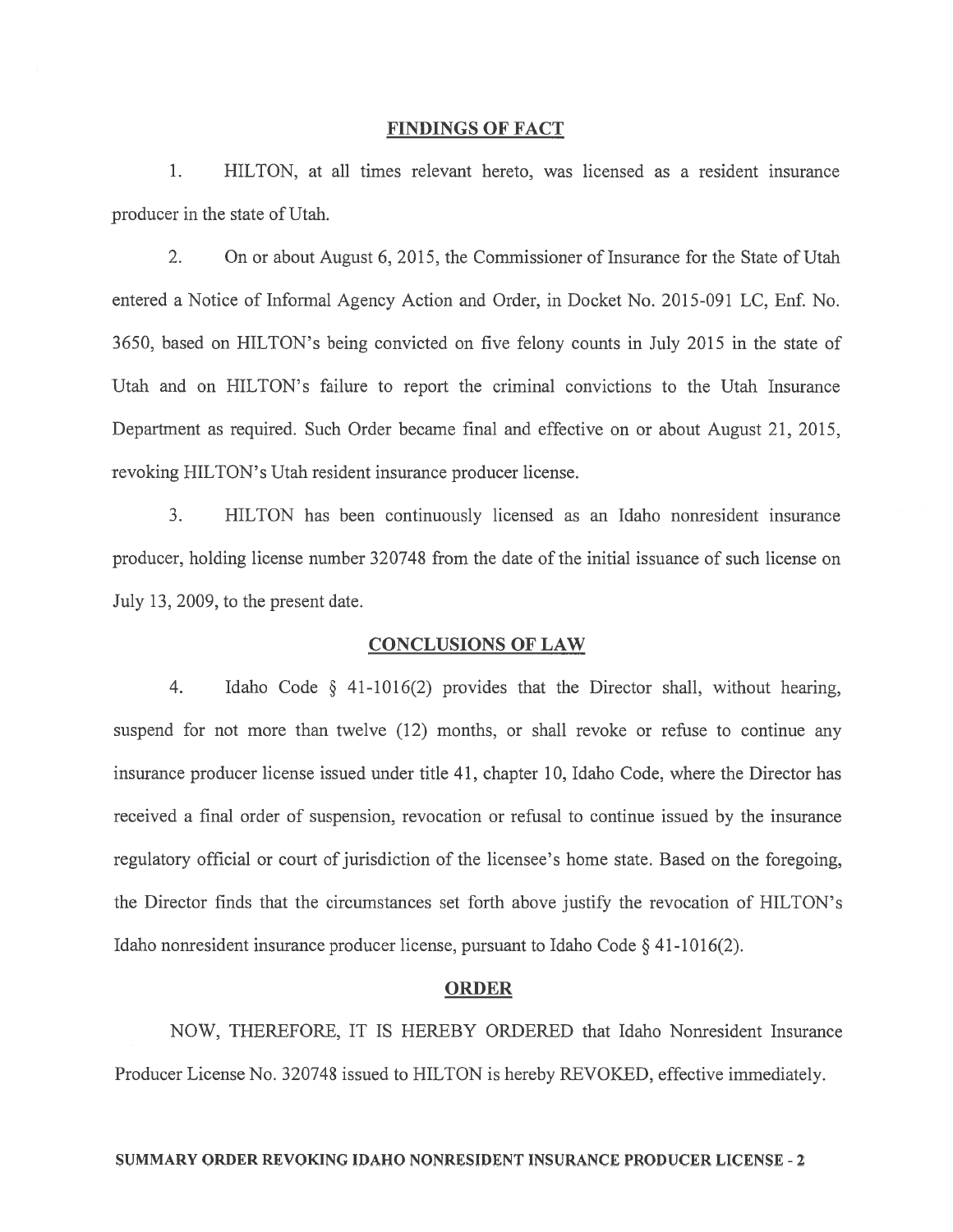IT IS FURTHER ORDERED, pursuan<sup>t</sup> to Idaho Code § 41-1027(1), that HILTON shall immediately return Idaho Nonresident Insurance Producer License No. 320748 to the Idaho Department of Insurance at the following address: 700 West State Street, P.O. Box 83720, Boise, Idaho, 83720-0043.

DATED this day of September, 2015.

STATE OF IDAHO DEPARTMENT OF INSURANCE

DEAN L. CAMERON **Director** 

# NOTIFICATION OF RIGHTS

This is <sup>a</sup> final order of the Director. Any party may file <sup>a</sup> motion for reconsideration of this final order within fourteen (14) days of the service date of this order. The agency will dispose of the petition for reconsideration within twenty-one (21) days of its receipt, or the petition will be considered denied by operation of law. See Idaho Code § 67-5246(4).

Pursuant to Idaho Code  $\S$ § 67-5270 and 67-5272, any party aggrieved by this final order may appeal this order by filing <sup>a</sup> petition in the district court of the county in which:

- i. A hearing was held,
- ii. The final agency action was taken,
- iii. The party seeking review of the order resides, or operates its principal place of business in Idaho, or
- iv. The real property or personal property that was the subject of the agency action is located.